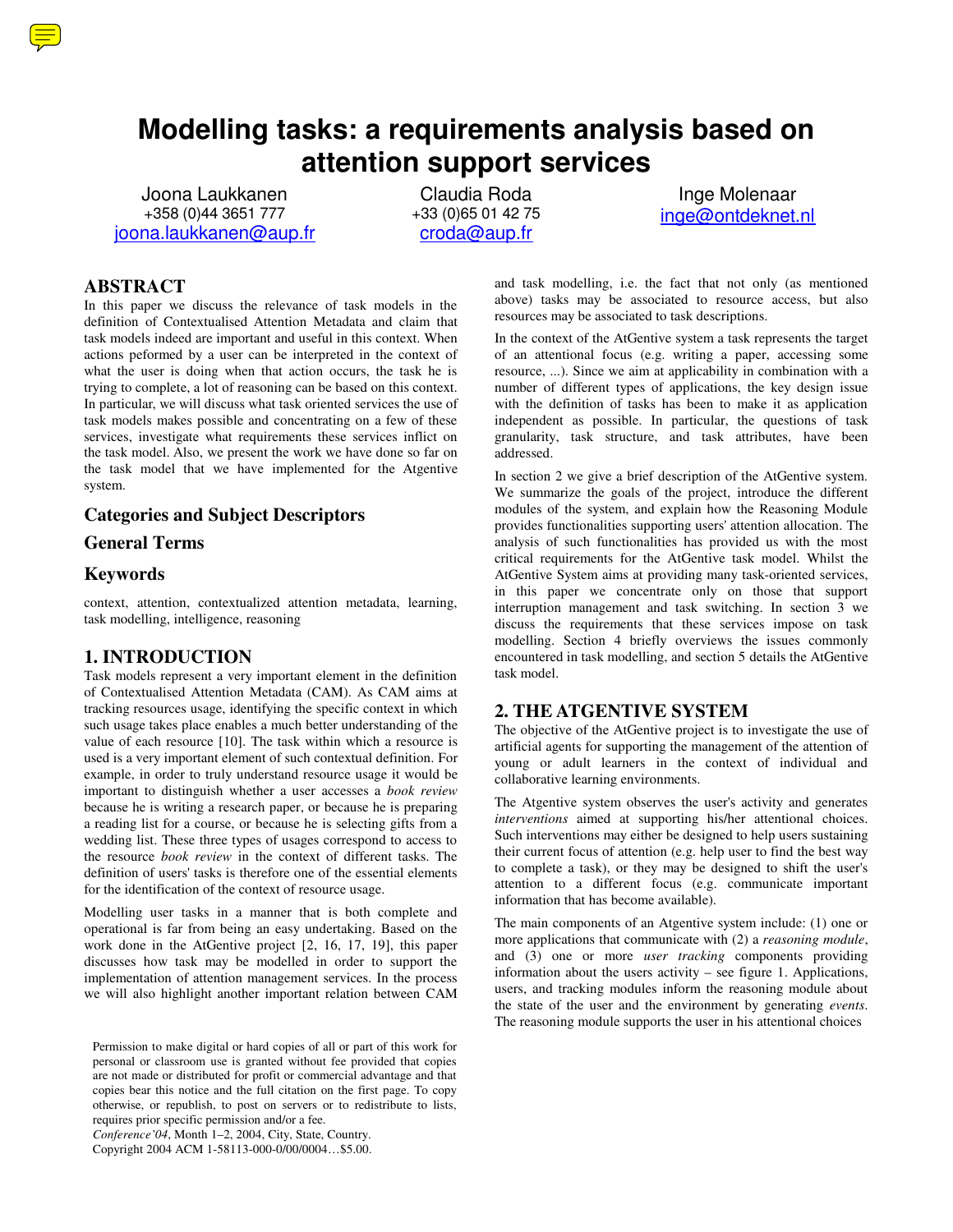

**Figure 1 – A simple schema of an Atgentive system**

by generating interventions that are then sent to the user through the application.

Events generated by the application either describe the user activity (e.g. the user has started working on a certain task) or relevant changes in the environment sensed by the application (e.g. new information is available for the user).

Events generated by the user may describe his/her preferences (e.g. "don't interrupt me when I am working on this task"), or provide a direct feedback on the reasoning module's interventions.

Finally, The tracking devices monitoring the user physical state and activity may generate events describing the user keyboard activity, the level of noise in the room, or the presence (or absence) of the user from the screen.

On the basis of these events the reasoning module (which is implemented as a multi-agent system) tracks what the users current focus is, then creates a list of possible alternative foci, and finally, evaluates those alternative foci and, using *interventions*, communicates those foci (if any) that seem to be most beneficial to support the user attention.

While processing events, the reasoning module maintains an optimized list of foci that have been identified as most relevant for the user. Each focus is composed of a target, a *priority*, and a *state*. Possible *states* are: *current*, *inactive*, or *suspended*. Normally one of the foci is active (this is the user's current focus). Suspended foci are inactive foci that have been previously active. Inactive foci are those that the reasoning module has evaluated as interesting for the user but the user has never activated (e.g. the focus associated to an email that the user has not yet read). The *priority* is an estimate of how important/urgent is the task associated to the focus for the user. The target of the focus is either a *user task* or a *message*. A user task is an instance of a generic task for the specific user in the specific situation (see section 5.1). A message is something that needs to be communicated to the user without any concrete actions related to it, e.g. some motivational feedback for a learner who has completed an assignment.

Whilst the reasoning module is designed as an application independent, general purpose entity capable of generating suggestions about attention management, within the Atgentive project it is being tested in the framework of two different

applications: AtgentSchool, and AtgentNet. AtGentSchool is eLearning platforms for elementary school aged children and AtGentNet is a virtual community platform supporting knowledge exchange in knowledge communities.

# **3. TASK ORIENTED SERVICS IN ATTENTION AWARE SYSTEMS**

In the context of the AtGentive project we have identified several task-oriented services aimed at supporting learners and knowledge workers in environments characterised by frequent interruption and multi-tasking. These include: Interruption management, Support to task switching, Orienteering within resources (e.g. searching and ranking), and Self and Community awareness.

For sake of brevity, in this section we only discuss the first two services with the aim of detecting the characteristics that a task model should have in order to enable the implementation of such services.

## **3.1. Interruption management**

Interruption management services may either automatically select the time and mode of presentation of newly available information, or they may provide notification services that help the user making the decision on when to attend newly available information.

With respect to interruption management, the task model should enable reasoning about cost/benefits of interruptions and allow determining the most appropriate time for interruption.

## *3.1.1. Enabling reasoning about the cost/benefits of interruptions*

In order to decide if to interrupt a user in the first place, the system must be able to consider the costs / benefits of an intervention for the user.

For example, the system could decide to intervene and suggest that the user attends the newly available resource if it can be seen to benefit the user, i.e. if:

- [a] the resource is *relevant* to the users current focus or
- [b] the resource is relevant to an inactive or suspended task with a high priority

Note that a resource may be relevant to a task both if it is relevant to the task or if it is relevant for a sub-task of that task.

Further considerations may intervene if enough knowledge about the user tasks is available. For example, in case [b] above notification may be delayed if the user is about to complete the current task. Observatory studies report that returning to long term projects, is particularly challenging and makes such tasks potentially more vulnerable to the harmful effects of interruptions, compared to more common, shorter tasks, such as writing e-mails [7]. Besides the expected time that a task on average takes to complete, the number of subtasks within a task (or maybe the number of leaf tasks or suspended leaf tasks) and number of windows and resources that need to be available could well aid at determining if a task is a *long term project* and hence, interrupting it is more costly than interrupting some shorter tasks.

Consequently in order to reason about the cost/benefit of interruptions, the task model should make it possible to:

[REQ 1]identify the user's current task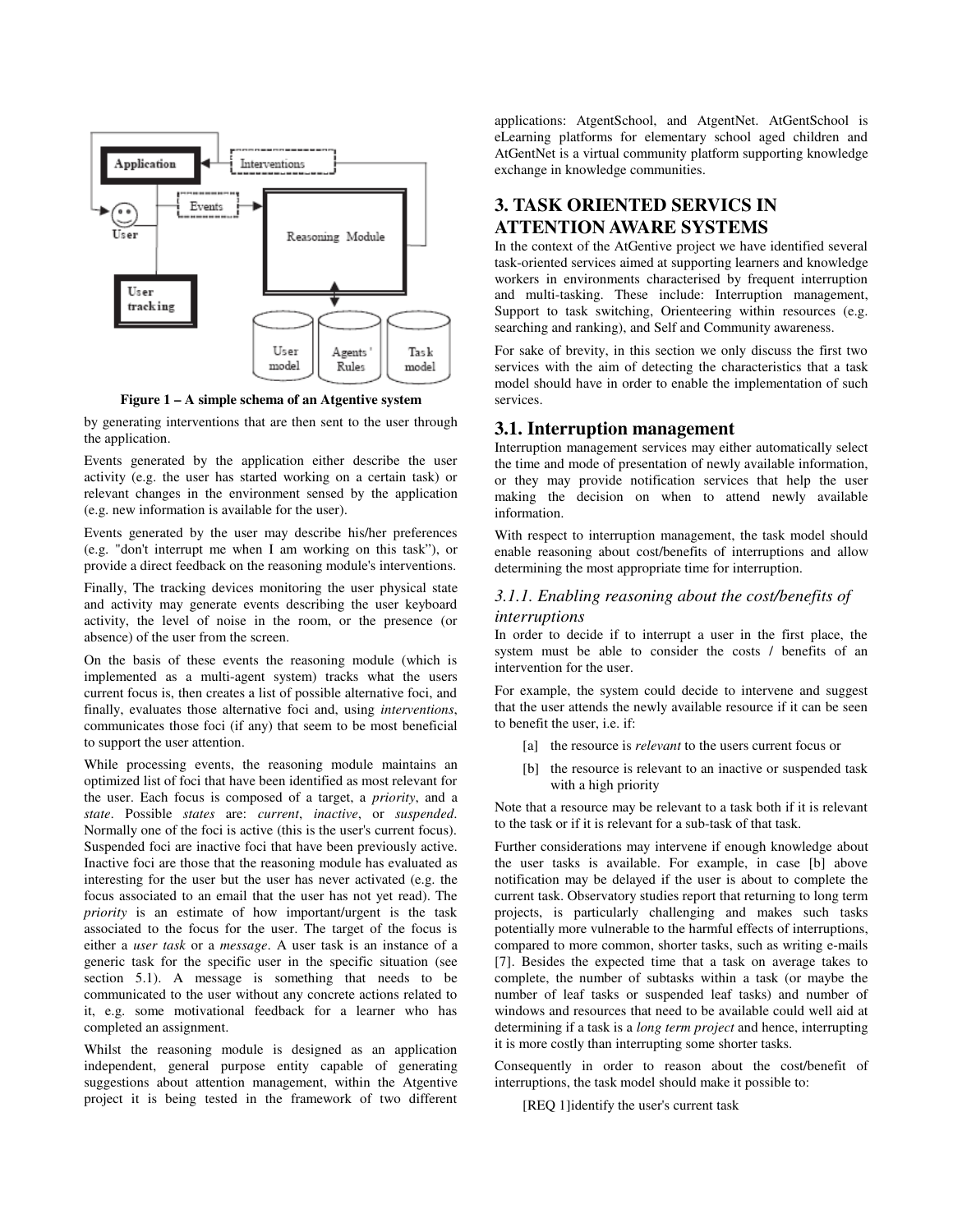- [REQ 2]identify the priorities of the current task and of other (inactive or suspended) tasks
- [REQ 3]identify the resources that may be relevant to a task
- [REQ 4]identify the state of advancement in execution of tasks

## *3.1.2. Determining the most appropriate time for interruption*

Several studies have demonstrated that the exact time when an interruption is presented may make a very significant difference on both how easily the information presented is acquired by the user, and on how much disruption it generates in the task being interrupted [1, 6].

In order for the system to determine the most appropriate time for interruption,

[REQ 5]the task model should support the description of task hierarchies.

As noted by Bailey et al. [4] when tasks are organized into hierarchies the task model can be used to infer "breakpoints" i.e. times when interruptions are less disruptive for the user. Bailey and his colleagues [1,5] represent tasks as two level hierarchies composed of coarse events further split into fine events (for example, a coarse event would be the selection of the email application, which would then be further decomposed in selecting the email application, typing in the username, and typing in the password). The authors then measure the impact of interruptions as they occur at various points within these hierarchies and demonstrate that the best times for interruptions correspond to coarse breakpoints. The availability of such a hierarchical task model enables the system to infer the best time for interruption. In the Atgentive system, when there is a switch in the users current task, the magnitude of the break in attention is evaluated on the basis of the depth of the task in the task hierarchy (see below). Further, a shift to the next subtask can be identified as a low strength break in the users attention whilst a jump to a task that is not a child or a parent of the current task may be interpreted as marking a stronger break in the users attention.

If tasks are organized so, that lower level tasks divide a higher level task into logical sub-steps, the level at which a task switch to a next subtask happens could perhaps be used to infer the magnitude of the break in the users attention, possibly with a more accurate value. A switch at a lower level would mark a smaller change in attention than at a higher level. This would however need the task model to allow specifying if a task does indeed refine the parent task or if the parent task exists just to group subtasks, as could be in the case of a math exercise in a learning environment authored as a task hierarchy like [Task T1, "exercise 1", T1.1, "exercise 1.1", T1.2, "exercise 1.2", ..., Task 1.2.n, " $3 + 9 / 3 =$ " ]. In the latter case a task switch to a next subtasks would actually mark a smaller break in user attention on a higher level task than when the switch to the next subtask happens at the level of the concrete leaf tasks with the actual cognitive work.

## **3.2. Support to task switching**

Major motivation for services supporting task switching comes from the observation that people can only focus on one thing at a time and as several authors have indicated [e.g. 18], switching from a task to another is costly. Services supporting the user with task switching operations such as restoring task context, task reminders, and support for *task continuation* could well be introduced if a comprehensive task model exists..

#### *3.2.1. Restoring task context*

When task switches and interruptions are frequent, the activities required to restore the task context of a resumed can be expected to result in a significant increase in cognitive load. A diary study tracking the activity of knowledge workers to investigate these effects, reported that participants rated switching to tasks that were previously interrupted to be significantly more difficult than to others, that the resumed tasks were in fact twice as long as other, more short-term projects and that they required significantly more resources than other tasks [7]. Automatically providing access to such resources when a task is resumed would represent a significant help to users. Providing such service requires that:

[REQ 6]The task model associates to interrupted tasks information describing the resources in use when the task was interrupted.

#### *3.2.2. Task reminders*

Another problem related to switching tasks is one encountered frequently when a task needs to be performed at a specific moment (at an absolute time or in response to some event). Prospective memory failures, which occur when something cannot be remembered at the right time, may account for up to 70% of the memory failures in everyday life [14]. This has been shown to have a very eminent effect on performance in work and learning environments. Also, these memory failures intervene differently in different age groups.

Providing services that remind users of important dates and deadlines, or notify them of certain events could be used to alleviate this threat of prospective memory failures daunting to so many activities planned to take place in the future. Further, task reminders could prove particularly useful to help users remember tasks that they have suspended earlier as a study has reported that in fact over 40% of tasks that have been interrupted, are not resumed again [15]. For example if a user suspends his current activity and starts to work on another more urgent task, the system could remind him of the task that was interrupted once the task has been completed.

In order to provide support with task reminders, it will be necessary to allow:

[REQ 7]Associating to tasks information either about the time when the task should be executed, or about the events that should trigger the execution (or resumption) of the task

## *3.2.3. Supporting task continuation and prioritisation*

When there are several tasks that the user is working on in parallel or there simply are several tasks to choose from for example when a task has been completed, it could be beneficial for the user if there were services that could take off some of the cognitive load that is related to choosing the next activity. Especially when the user might not have much knowledge of the relevant properties of the different tasks that are available (how long a task is expected to last, for example).

Already using the task structure it is possible to find some potential and logical, yet arguably more or less simple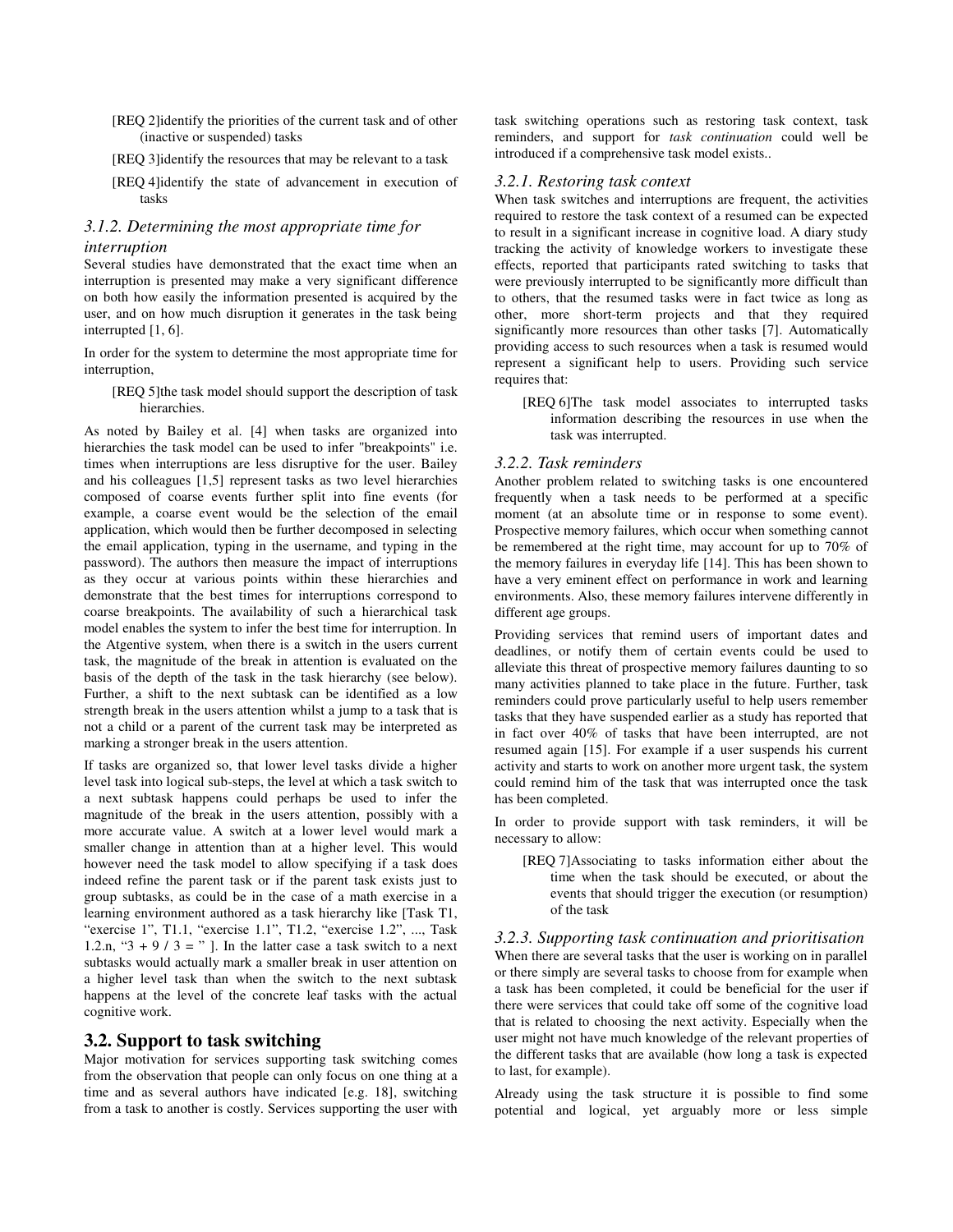continuation options for the user. More complex and useful guidance can be achieved by applying some timing strategy in the evaluation, maybe preferring tasks that can expectedly be completed before their deadline. If the evaluation also considers priorities of different tasks or gets otherwise more sophisticated, the reasoning could be expected to have a real effect on the cognitive load of the user.

When a user completes a task, enabling a smooth transition to the next activity may entail restoring the context where the choice to start the now completed task was made. This could amount to reminding the user of the task that was suspended when the user moved to the current task or, reminding him of the current task sequence (e.g. the next subtask, the next required task or the parent of the task in the hierarchy).

In both situations the requirement for a hierarchical task structure ([REQ. 5]) is reinforced.

Further, elements that will intervene in the evaluation of valid continuations include prioritisation (already listed as requirement [REQ. 2]) and timing:

[REQ 8]Task model should allow the definition of task deadlines

On a more sophisticated level also expected duration of tasks, is required, this is listed below as [REQ 14].

## **4.ISSUES IN TASK MODELLING**

Diaper quotes Shepherd [20] as saying that "Task' is seldom defined satisfactorily" and continues suggesting that this might actually never be the case [8]. Some difficulties in defining tasks, such as the specification of application independent task taxonomies, have been repeatedly encountered and seem inherently difficult. Some other issues may be easier to address but need a comprehensive approach. For example whilst it would not be difficult to provide adequate contextual information for tasks, this information is often missing from task models. This section briefly overviews what we consider the main open issues in task modelling.

#### **4.1. Task taxonomies**

One clear problem when modelling tasks is the difficulty of defining a sufficient taxonomy. It would be useful to classify tasks, for example, by type of operation. Finding generic actions or operations independent of application types has however proven very difficult [8]. One of the few generic tasks that Diaper & Johnson [9] were able to identify in their work on TAKD (Task Analysis for Knowledge Description) was *insert*. TAKD is a method capable of modelling tasks in a wide range of applications and within this work *insert* was found common for a number of different objects in different application domains (namely microelectonics, automated office applications and computer programming). Inserting could here mean either inserting text in a word processor or a program editor or alternatively inserting components on a Printed Circuit Board. Whilst it could be possible to identify some actions possibly totally independent of application domains, such as insert, the set of such actions seems to be simply too small. Whilst Diaper [8] does not see the development of task taxonomies as totally impossible, it is obvious that we are far from having such a tool and probably the definition of ontologies allowing the integration of several such taxonomies is the most promising direction of research.

## **4.2. Task descriptions**

Traditionally tasks have been described at the level of the application, i.e. tasks correspond to very specific users' actions within a specific application, e.g. create document, attach document, submit form. In order to support the user in his attentional choices tasks should be described at a level that better corresponds to the user's objectives, (e.g. write a paper, complete an exercise). This type of task description has been suggested by some researchers [11, 13] and corresponds to the one used in the Atgentive project. In order to achieve this objective we require that:

- [REQ 9]The task model should allow different types of applications to define their own tasks and task structure
- [REQ 10]The task model should allow describing tasks at any level of granularity

## **4.3. Task attributes**

Failing to provide contextual information within a task is another pitfall of several task modelling efforts. Contextual information such as relevant resources and users, deadlines, complexity, priority, state of advancement, and location of the task in a task hierarchy is something that is clearly needed for many services supporting attention management. The inclusion of some of these attributes is represented by several requirements already listed above, further task attributes we have identified include:

[REQ 11]Keywords may be associated to tasks.

Keywords provide a way to relate tasks to resources (e.g. by keyword matching)

[REQ 12]Maximum allowed idle time may be associated to tasks

The Maximum allowed idle time specifies the time limit within which the user is expected to act to avoid being recognised as idle by tracking devices. This information is used both to identify breakpoints and to provide help or solicitations to users who seem to have difficulties continuing a task.

[REQ 13]Task difficulty may be associated to tasks

Indications on the difficulty of a task may help in the evaluation of the cost/benefits of interruptions, as well in the selection of the help to be provided to users.

#### [REQ 14]Expected duration of the task may be associated to tasks.

This attribute specifies the average expected time to complete the task. Combined to the task advancement indication ([REQ. 4]) enables a better evaluation of the best time for interruption. Further, task continuation services may implement strategies in which, under certain conditions, tasks with certain durations (e.g. tasks that can be completed quickly) are preferred over other tasks.

[REQ 15]Actors relevant to the task may be associated to tasks

Relevant actors could for example include a teacher in the case of a learning environment or the creator of a resource when the task is simply to attend some resource. In general actors relevant to tasks will be defined within a social network associated to the user model. This information is both useful to evaluate the relevance of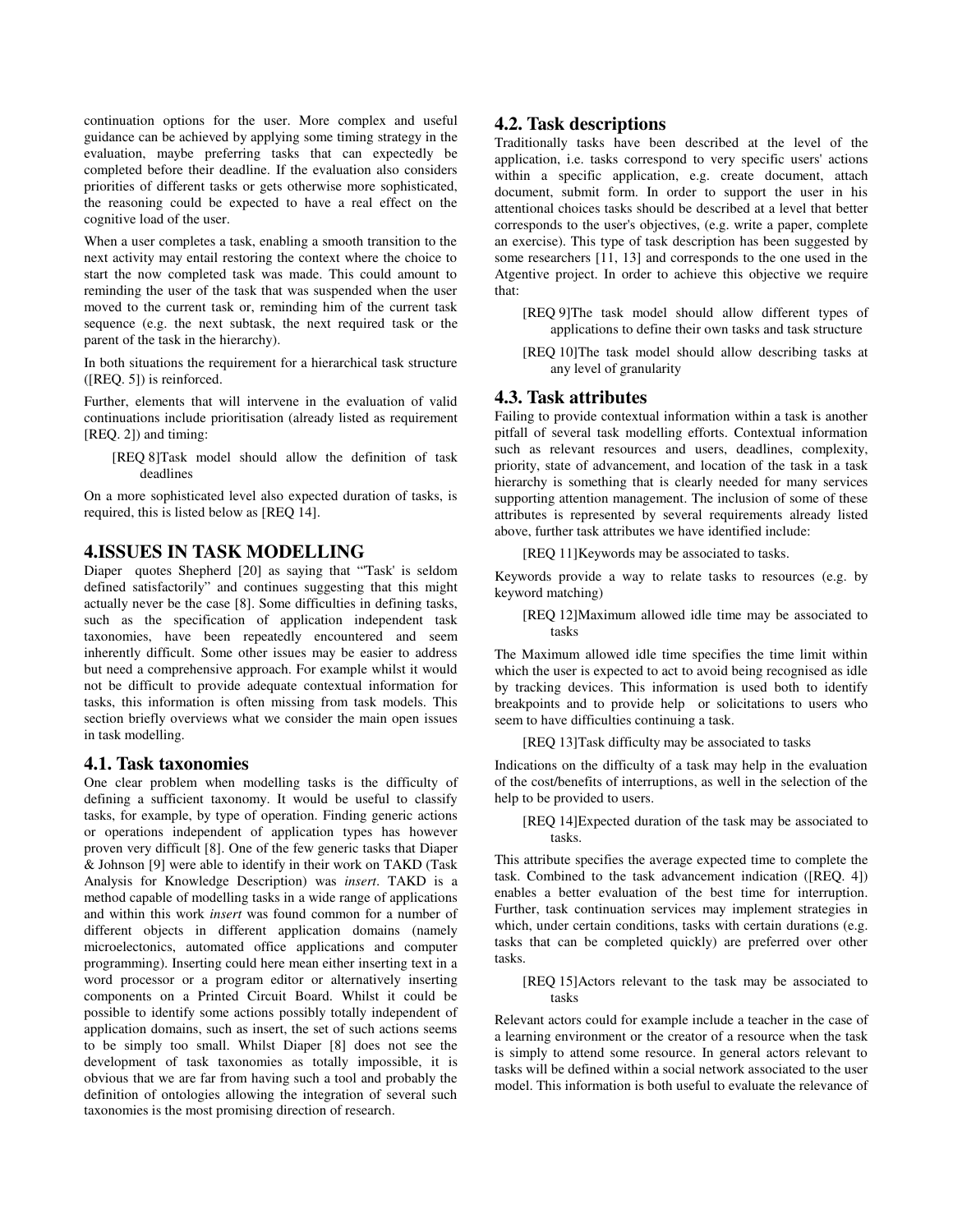newly available information, and to provide community awareness services.

[REQ 16]Support tasks may be associated to tasks (see section 5)

Currently we assume that most of these parameters are manually entered (e.g. by the user himself, or by a teacher setting up a learning sequence - as is done in the AtgentSchool application), in the future we expect that the system may be capable to generate estimates of parameters such as maximum allowed idle time, task difficulty, expected duration time, etc. by observing how several users act on the task, and by inferring the possible behaviour of a specific user.

## **4.4. Recognising tasks**

Whilst defining tasks, their structure and resources presents, as described above, a series of challenges, a further, possibly more complex challenge is represented by the automatic recognition of tasks. This requires that, on the basis of the observation of user's actions, the system is capable of matching actions sequences to specific tasks. The problem here is that if simple sequences of actions are observed (such as typing some characters on the keyboard) the system may not have enough semantic information to associate the action sequence to a specific task. In fact a very large number of higher-level tasks may be associated to simple action sequences. Within Atgentive we base task recognition on three possible inputs. First, an application, which has a much better knowledge of the semantics associated to simple user actions may recognise that the user is working at a specific task and communicate this information to the reasoning module. Second, Atgentive may use its knowledge about a small subset of all possible user tasks that are most likely to be performed by the user at a given time, and use this information to recognise that a simple action sequence is actually contributing to a task. Third, the user may explicitly indicate that he is performing a certain task.

## **5.ATGENTIVE TASK MODEL**

The task model implemented in Atgentive's Reasoning Module distinguishes between two different categories of tasks: main tasks and support tasks. *Main tasks* are in essence anything the user may decide to do. *Support tasks* are aimed at helping the user perform a given main task and manage his attention within that task.

## **5.1. Generic Tasks versus User tasks**

Both *main tasks* and *help tasks* represent abstract task properties. Whenever main tasks, or help tasks are activated concrete instances are created as *user tasks*. This results in creating a hierarchy of *user tasks* corresponding to the hierarchy of the main tasks and support tasks. User tasks instantiate all the properties for the concrete execution of that task, such as a deadline, progression etc, for one particular user. For example, one may have a main task "prepare lecture" which has abstract properties such a *title*, and an average expected duration, and is organised in a hierarchy of sub-(main)-tasks such as "collect resources", "create draft", etc. each having their abstract properties. For each user, there would then be a corresponding user task structure to actually execute the task, with for example individual deadlines for those users.

## **5.2. Main tasks**

Main tasks (and the user tasks that correspond to them) represent actions the user might perform, e.g. write a paper, prepare for a meeting, complete an assignment. These tasks can be formed into hierarchies as pleased as all main tasks could have other main tasks as subtasks.

A main task can then be described to consist of a number of finer level tasks. Task T1, Writing a paper, could for example consist of the more concrete tasks T1.1 (do research) T1.2 (write abstract), ..., T1.n (discuss future work). The hierarchical organization of main tasks allows for varied granularity when defining tasks; nothing forces one to define tasks at a finer level so for example writing a paper could in some environments be modelled as a single high level task if the task is, perhaps, known to be already well understood by the target users. In another environment the same task could be represented as one with a number of subtasks (possibly on several levels). Besides allowing granular description of task execution, subtasking can be used to specify the level at which support needs to be provided for the user. This could in fact be one way to author tasks; first identify how the entire task needs to be supported (e.g. support for doing research, support for writing the abstract, ...) and divide the task in subtasks accordingly.

In defining task structure we have identified further requirements for the task model these include:

- [REQ 17]The task model may include a requirement level for a task
- [REQ 18]The task model may include task ordering
- [REQ 19]The task model may include task visibility

These properties are tightly related to the execution of tasks at a given moment and are useful to support *task continuation* (see 3.2.3) and are briefly described below.

### **Task requirement level**

Task may be defined as *optional* or *required*. Required sub-tasks are necessary (i.e. they must be executed) for the completion of the parent task. Tasks defined as optional allow the user to skip certain sub-tasks in the execution of a main task. In a learning environment some exercise for example, may be marked as optional.

#### **Task ordering**

The order in which a task's subtasks need to be performed could either be specified as free for the user to choose, or mandated. In a learning environment an assignment might for example consist of reading a book and then writing a summary about it. Here it would make sense to mark the ordering of the assignments subtasks to be mandated.

Note that, if ordered execution is required, optional subtasks can still be skipped.

In the current implementation going backwards in the execution, even to an optional task, is currently not possible.

#### **Task visibility**

Tasks may either be visible or invisible. Invisible tasks are always inner nodes in the task hierarchy and allow describing abstract tasks that, although not executable, are useful to conceptualise a certain grouping in sub-tasks. A group of root tasks that are not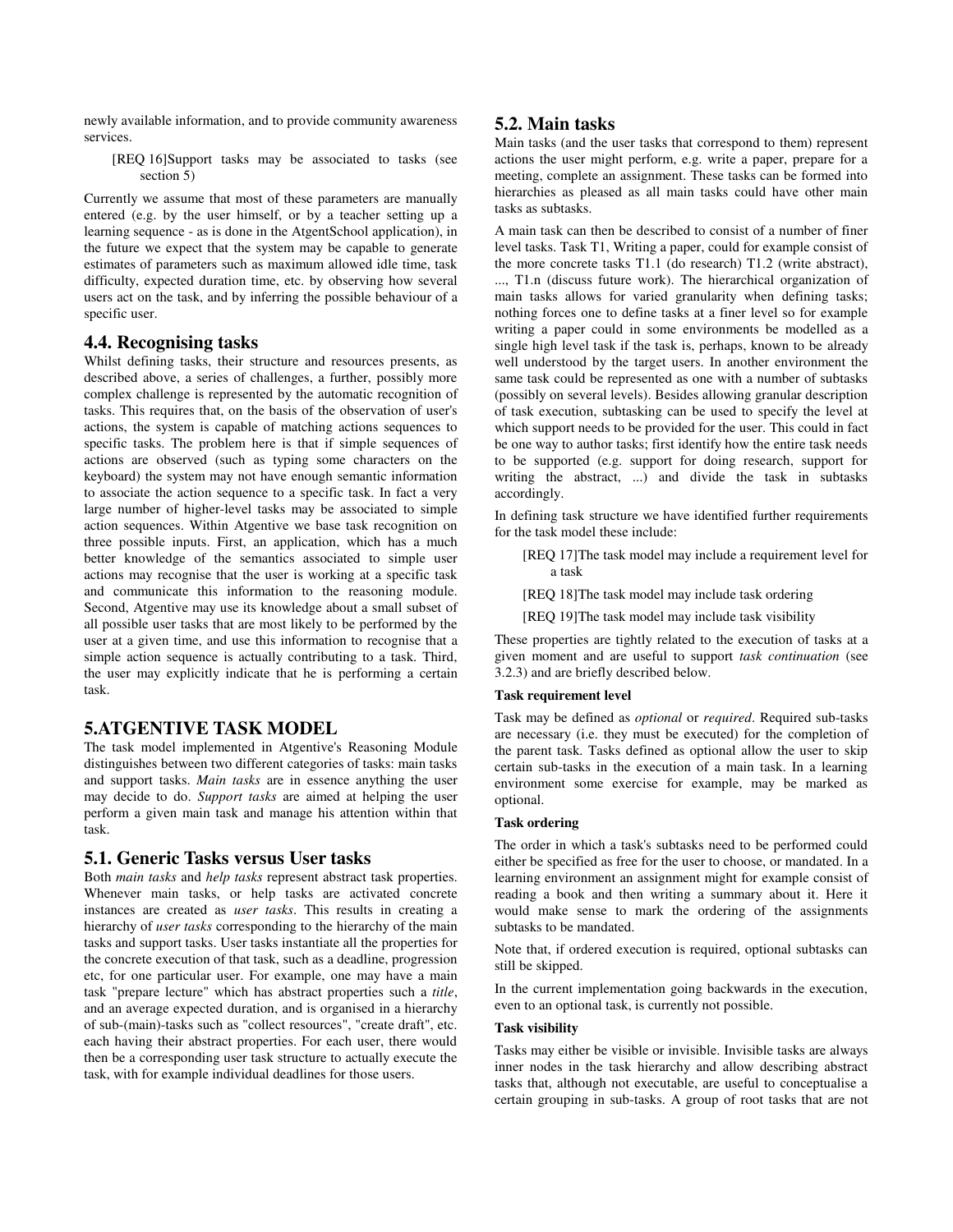related to each other could for example be grouped under one common invisible root task. Invisible tasks could also be useful if there is a need for a more complex ordering than what otherwise would be allowed by the task model (without adding mundane tasks that only include selections between subtasks).

The task model does not support certain task sequencing constraints. For example its is not currently possible to specify the requirement that the user completes a certain number of subtasks (say 2 tasks out of 3).

## **5.3. Support tasks**

Support tasks are tasks aimed at supporting the user in performing various types of activities that the user might attend at different stages of a tasks execution. For example, a support task might help a confused user gaining a better understanding of the task at hand, another support task could provide some motivational feedback such as statistical information about the users time usage after a task is already completed.

Support tasks differ from main tasks mainly in two ways. First, they cannot be organized into hierarchies and they do not have further support tasks themselves. Although hierarchies of support tasks might be a valid concept, we don't identify a pressing need for them and do not include the concept in the model. This helps us also avoid introducing unnecessary complexity to the model. Essentially for the same reason we don't consider the concept of support tasks for support tasks. The other key difference to main tasks is the classification of support tasks. Support tasks are classified in two ways. First they are classified based on when they will be relevant to the task that they support. This could either be before (pre-task support), during (on-task support) or after the task (post-task support). In addition, support tasks are classified by the type of support they provide.

Based on scaffolding models of Hadwin, Wozney & Pontin, Zimmerman & Chrunk, Azevedo & Hadwin and Wood, Bruner, and Ross [3, 12, 21, 22] we have divided support tasks into four categories: behaviour, cognitive, metacognitive and motivational support tasks. Cognitive interventions have a focus on mental activities of the user, metacognitive support is directed at orientating, monitoring and evaluation activities, behavioural interventions are focussed on physical activities of the user and motivational support tasks are directed towards feelings of the user [12]. The term scaffolding was introduced by Wood, Bruner, and Ross [22] and it is defined as providing assistance to a student on as-needed basis, fading the assistance as the competence increases. The general idea behind scaffolding is that some of the control within the learning environment is temporally transferred from the learner to another more experienced actor to support the learner to acquire all abilities to fully self sustain his learning. The scaffold help supporting the execution of a task that the student could not have done on its own and it is removed when it is no longer necessary. Especially in innovative learning arrangement where student are provided with more control of both learning content and learning procedures scaffolds can support them to deal with this increased responsibility. The task support model allows specifying and selecting the support tasks that assiste the learning process of specific learners based on an assesment of their attentional states.

## **6. CONCLUSIONS AND FUTURE WORK**

In this paper we have identified the major requirements for a flexible and operational task model supporting the implementation of attention management services. We have also indicated how most of these requirements have been implemented within the Atgentive system. We consider the work presented in this paper only a starting point for attention oriented task modelling and the definitions provided will need to be both extended and further detailed. We are currently in the process of evaluating the performance of the Atgentive system in the two pilot environment and we trust that such evaluation will significantly contribute to the further development of the reasoning module as a whole and of the task model in particular. While the task model we present does not have the same objectives as many of the task models presented in the field of human-computer interaction, some of them may be used to guide future development of our model.

#### **7. REFERENCES**

- [1] Adamczyk, P. D. and B. P. Bailey, 2004. If not now, when? The effects of interruption at different moments within task execution. Human Factors in Computing Systems: CHI'04, New York, ACM Press.
- [2] Atgentive (2005-2007). *ist-4-027529-stp*.
- [3] Azevado, R., Hadwin, A.F. (2005) Scaffolding self-regulated learning and metacognition – Implications for the design of computer-based scaffolds. Instructional Science33: 367–379
- [4] Bailey, B. P., P. Adamczyk, et al. (2006). "A Framework for Specifying and Monitoring User Tasks." Computers in Human Behavior **22**(4): *709-732*.
- [5] Bailey, B. P. and J. A. Konstan (2006). "On the Need for Attention Aware Systems: Measuring the Effects of Interruption on Task - Performance, Error Rate, and Affective State." Computers in Human Behavior **22**(4): *685- 708*.
- [6] Czerwinski, M., E. Cutrell, and E. Horvitz. Instant messaging: Effects of relevance and time. in HCI 2000 - 14th British HCI group Annual Conference. 2000. University of Sunderland: British Computer Society.
- [7] Czerwinski, M., E. Horvitz, et al. (2004). A diary study of task switching and interruptions. Proceedings of the SIGCHI conference on Human factors in computing systems, Vienna, Austria, ACM Press.
- [8] Diaper, D. (2002). "Scenarios and task analysis." Interacting with Computers **14**(4): 379-395.
- [9] Diaper, D. and Johnson, P., 1989. Task analysis and systems analysis for knowledge descriptions: theory and application in training. In : Long, J., Whitfield, A. (Eds.). Cognitive Ergonomics and Human-Computer Interaction. Cambridge University Press, Cambridge, pp. 191-224.
- [10] Duval, E. (2005). LearnRank: the Real Quality Measure for Learning Materials (Tematic Dossier 06 December 2005), Insight - Oservatory for New Technologies and Education.]
- [11] Gonzalez, V. M. and G. Mark (2004). "Constant, constant, multi-tasking craziness": managing multiple working spheres. Proceedings of the SIGCHI conference on Human factors in computing systems, Vienna, Austria, ACM Press.